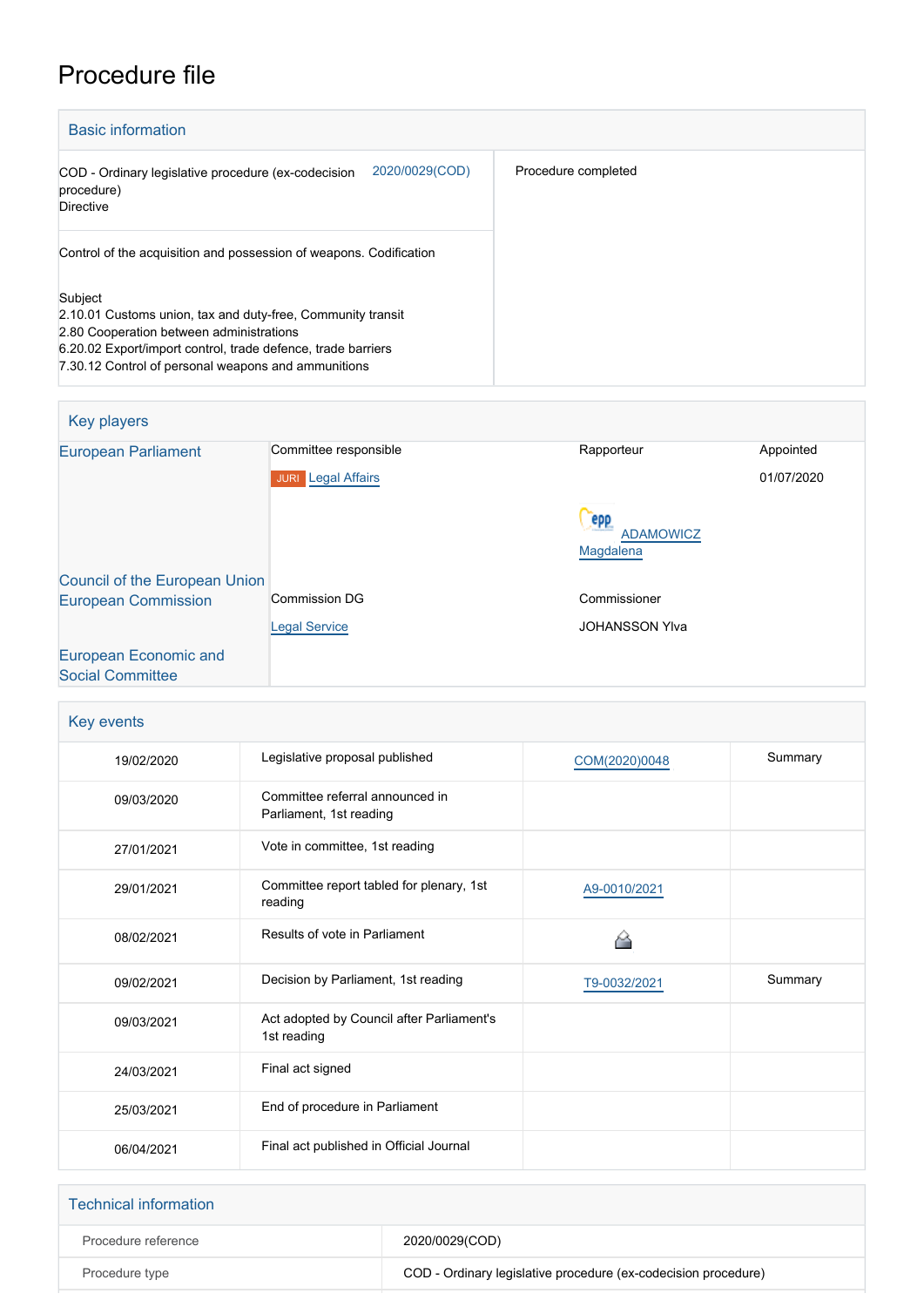| Procedure subtype                            | Codification                                    |
|----------------------------------------------|-------------------------------------------------|
| Legislative instrument                       | Directive                                       |
| Legal basis                                  | Treaty on the Functioning of the EU TFEU 114-p1 |
| Other legal basis                            | Rules of Procedure EP 159                       |
| Mandatory consultation of other institutions | European Economic and Social Committee          |
| Stage reached in procedure                   | Procedure completed                             |
| Committee dossier                            | JURI/9/02551                                    |

#### Documentation gateway

| Legislative proposal                                               | COM(2020)0048  | 19/02/2020 | EC.        | Summary |
|--------------------------------------------------------------------|----------------|------------|------------|---------|
| Economic and Social Committee: opinion, report                     | CES2018/2020   | 10/06/2020 | <b>ESC</b> |         |
| Committee draft report                                             | PE660.352      | 18/11/2020 | <b>EP</b>  |         |
| Committee report tabled for plenary, 1st<br>reading/single reading | A9-0010/2021   | 29/01/2021 | EP         |         |
| Text adopted by Parliament, 1st reading/single<br>reading          | T9-0032/2021   | 09/02/2021 | EP         | Summary |
| Draft final act                                                    | 00056/2020/LEX | 24/03/2021 | CSL        |         |
| Follow-up document                                                 | COM(2021)0647  | 27/10/2021 | EC.        |         |

#### Final act

 [Directive 2021/555](https://eur-lex.europa.eu/smartapi/cgi/sga_doc?smartapi!celexplus!prod!CELEXnumdoc&lg=EN&numdoc=32021L0555) [OJ L 115 06.04.2021, p. 0001](https://eur-lex.europa.eu/legal-content/EN/TXT/?uri=OJ:L:2021:115:TOC)

# Delegated acts 2021/2717(DEA) Examination of delegated act

## Control of the acquisition and possession of weapons. Codification

PURPOSE: to lay down minimum provisions on the movement of firearms within the EU (codification of Council Directive 91/477/EEC).

PROPOSED ACT: Directive of the European Parliament and of the Council.

ROLE OF THE EUROPEAN PARLIAMENT: the European Parliament decides in accordance with the ordinary legislative procedure on an equal footing with the Council.

BACKGROUND: Council Directive 91/477/EEC on control of the acquisition and possession of weapons has been substantially amended several times. In the interests of clarity and transparency of the law, the purpose of this proposal is to undertake a codification of Council Directive 91/477/EEC. The proposed new Directive will supersede the various acts incorporated in it; it fully preserves the content of the acts being codified and hence does no more than bring them together with only such formal amendments as are required by the codification exercise itself.

CONTENT: the proposed Directive lays down minimum provisions on the movement of firearms in the EU as defined in Annex I (Category A - Prohibited firearms; Category B - Firearms subject to authorisation and Category C - Firearms and other weapons subject to declaration).

The Directive shall be without prejudice to the application of national provisions concerning the carrying of weapons, hunting or sporting shooting, where the weapons are legally acquired and held in accordance with the Directive. It shall not apply to the acquisition or possession, in accordance with national law, of arms and ammunition by armed forces, police or public authorities.

The Directive shall not affect the power of Member States to take measures to prevent illegal arms trafficking. Member States could adopt stricter provisions in their legislation than those provided for in the Directive.

#### Marking and registration

All firearms manufactured in or imported into the Union on or after 14 September 2018 should be clearly, permanently marked and registered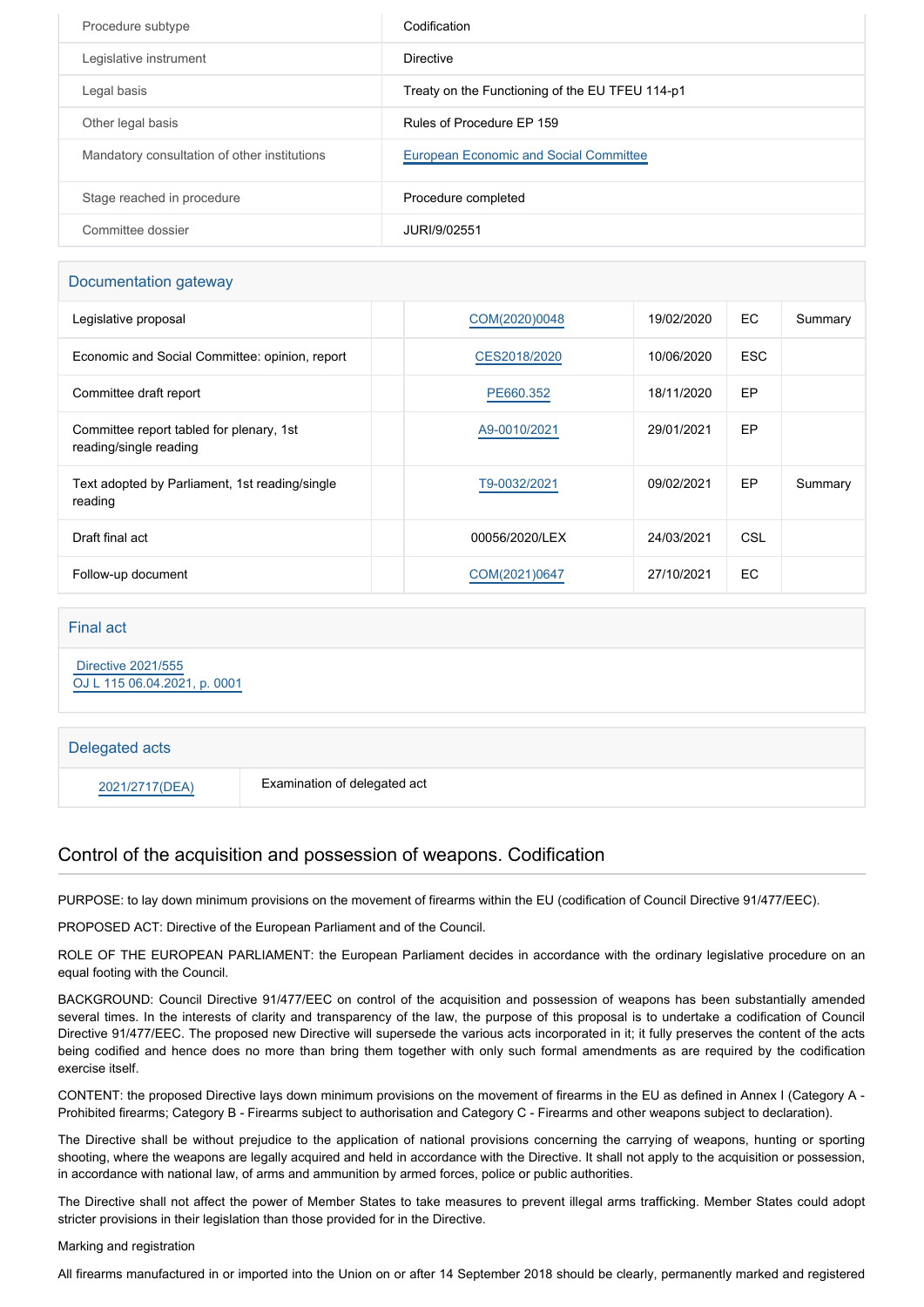without delay after manufacture and, at the latest, before being placed on the market, or without delay after import into the Union.

#### Member States shall:

- establish a system including at least: (a) the registration of dealers and brokers operating in the territory of that Member State; (b) the requirement for dealers and brokers to be licensed or authorised in the territory of that Member State; and (c) a check on the professional and private good repute and relevant competence of the dealer or broker concerned;

- establish a computerised data file, whether centralised or decentralised, guaranteeing access by the authorised authorities to the data-filing systems in which each firearm covered by the Directive is registered;

- ensure that data relating to firearms, including the relevant personal data, are kept by the competent authorities in the data files for a period of 30 years after the destruction of the firearms or essential components in question.

#### **Traceability**

The Directive requires dealers and brokers to keep a record of all entries and exits they make with respect to each firearm, as well as data to enable the identification and tracing of the firearm. Gunsmiths and brokers established on their territory should report firearms transactions to the competent national authorities without undue delay.

#### Acquisition and possession

Member States shall permit the acquisition and possession of firearms only by persons who have good cause and who:

- are at least 18 years of age, except in relation to the acquisition, other than through purchase, and possession of firearms for hunting and target shooting, provided that in that case persons of less than 18 years of age have parental permission, or are under parental guidance or the guidance of an adult with a valid firearms or hunting licence, or are within a licensed or otherwise approved training centre;

- are not likely to be a danger to themselves or others, to public order or to public safety; the fact of having been convicted of a violent intentional crime shall be considered as indicative of such danger.

#### Member States shall:

- have in place a monitoring system, which operates continuously or periodically, to ensure that the conditions for the granting of an authorisation laid down by national law are fulfilled for the entire duration of the authorisation ;

- lay down rules on the proper monitoring of firearms and ammunition and rules on their proper storage under safe conditions.

Member States may take all appropriate measures to prohibit the acquisition and possession of category A firearms, essential components and ammunition. They may grant category A authorisations to marksmen and sportsmen, as well as to recognised museums and, in exceptional and duly substantiated cases, to collectors, subject to strict security measures.

Authorisations to possess firearms shall be subject to periodic review at intervals of not more than five years.

#### Deactivation of firearms

The risk of acoustic weapons and other types of blank-firing weapons being converted into real firearms is high. Therefore, they shall be included within the scope of Directive.

Taking into consideration the high risk of reactivating improperly deactivated firearms, the Directive requires the classification of deactivated firearms under category C (firearms subject to declaration).

The deactivation of firearms shall be verified by a competent authority to ensure that modifications made to a firearm render all its essential components permanently inoperable and incapable of being reactived.

The Commission shall establish standards and techniques to ensure that all essential components of a firearm are rendered permanently inoperable.

#### Semi-automatic firearms

Some dangerous semi-automatic firearms have now been added to category A and are therefore prohibited for civilian use. This is the case for:

- short semi-automatic firearms with loading devices over 20 rounds;
- long semi-automatic firearms with loading devices over 10 rounds;

- semi-automatic long firearms that can be reduced to a length of less than 60 cm without losing functionality by means of a folding or telescoping stock or by a stock that can be removed without using tools.

#### European firearms pass

The European firearms pass is a document issued by the competent authorities of a Member State, upon request, to a person who becomes lawfully the holder and user of a firearm. Its maximum period of validity is five years, with the possibility of extension. The European firearms pass would be regarded as the main document required of target shooters and other persons authorised in accordance with this Directive to possess a firearm during a journey to another Member State.

### Control of the acquisition and possession of weapons. Codification

The European Parliament adopted by 601 votes to 77, with 14 abstentions, a legislative resolution on the proposal for a Directive of the European Parliament and of the Council on control of the acquisition and possession of weapons (codification of Council Directive 91/477/EEC).